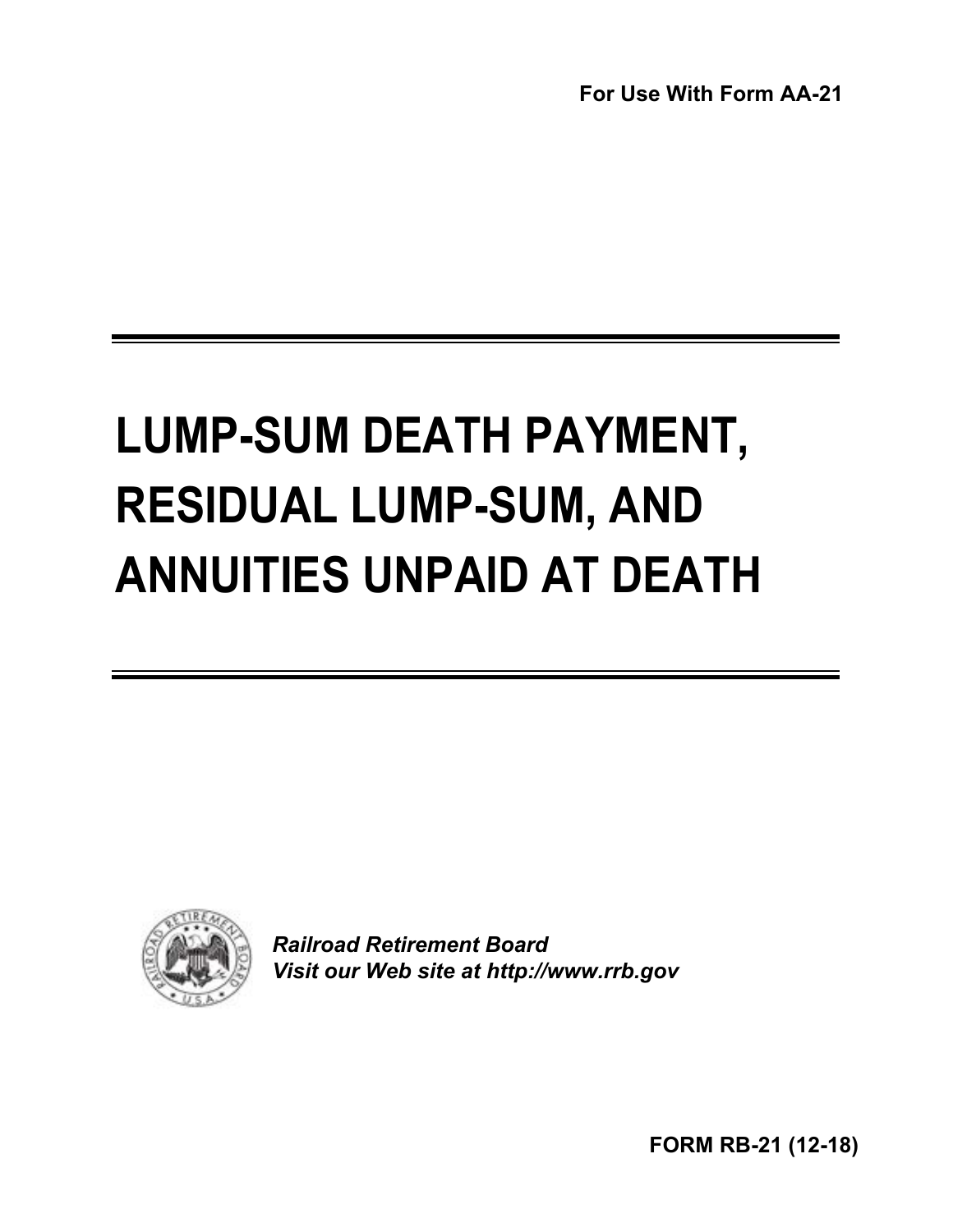# **Paperwork Reduction Act and Privacy Act Notices**

This notice is given under the Paperwork Reduction Act of 1995 and the Privacy Act of 1974. The Privacy Act requires that the Railroad Retirement Board (RRB) tell you the following whenever we ask you for information.

- 1) The law which allows us to ask for the information;
- 2) whether that law requires you to give us that information and what, if anything, might happen to you if you do not give it to us;
- 3) the reason why the information is requested; and
- 4) the persons, organizations, and agencies to which we may release the information without your permission.

 Providing us with this information is voluntary on your part. However, if you fail to provide us with the The RRB's authority for requesting this information is Section 7(b) of the Railroad Retirement Act of 1974. requested information, we may be unable to pay you the lump-sum death benefit and any other related benefit. The RRB needs this information in determining whether you are eligible to receive such benefits and, if so, the amount you are entitled to receive.

Although the information we request is almost never used for any purpose other than the payment of benefits under the Railroad Retirement Act, the RRB does have the authority to release information to the indicated individuals, organizations, and/or agencies without your approval.

- 1) An attorney, the Office of the President, a Congressional office, a labor union or to the Department of State's embassy or consular offices if they allege to be representing you at your request.
- 2) Other people who are receiving benefits based on the same railroad retirement account as you are if the information affects their payments from the RRB.
- 3) People or organizations who are working for the RRB.
- 4) The U.S. Treasury Department or U.S. Postal Service to issue checks and to investigate lost, forged or stolen checks.
- 5) The Internal Revenue Service or to state and local taxing authorities for figuring your taxes and for use in audits.
- 6) The Government Accountability Office for audits and for collecting overpayments owed to the RRB or Social Security Administration.
- 7) In certain cases for law enforcement purposes and for court proceedings.
- 8) Information about the determination and recovery of an overpayment made to you may be released to any other person from whom any portion of the overpayment is being recovered.

We estimate the application process takes an average 20 to 40 minutes per response to complete, including the time for reviewing the instructions, getting the needed data, and reviewing the completed application. Federal agencies may not conduct or sponsor, and respondents are not required to respond to, a collection of information unless it displays a valid OMB number. If you wish, send comments regarding the accuracy of our estimate or any other aspect of this process, including suggestions for reducing completion time, to the Associate Chief Information Officer for Policy and Compliance, Railroad Retirement Board, 844 North Rush Street, Chicago, Illinois 60611-1275.

#### **Computer Matching and Privacy Protection Act Notice**

 matching programs. These matching programs are a computer comparison of RRB records with records The Computer Matching and Privacy Protection Act of 1988 requires the Railroad Retirement Board (RRB) to advise you that information you have provided may be used, without your consent, in automated kept by other Federal, state, or local governmental agencies. Information from these matching programs can be used to establish or verify a person's eligibility for Federally funded or administered benefit programs and for repayment of payments or delinquent debts under these programs.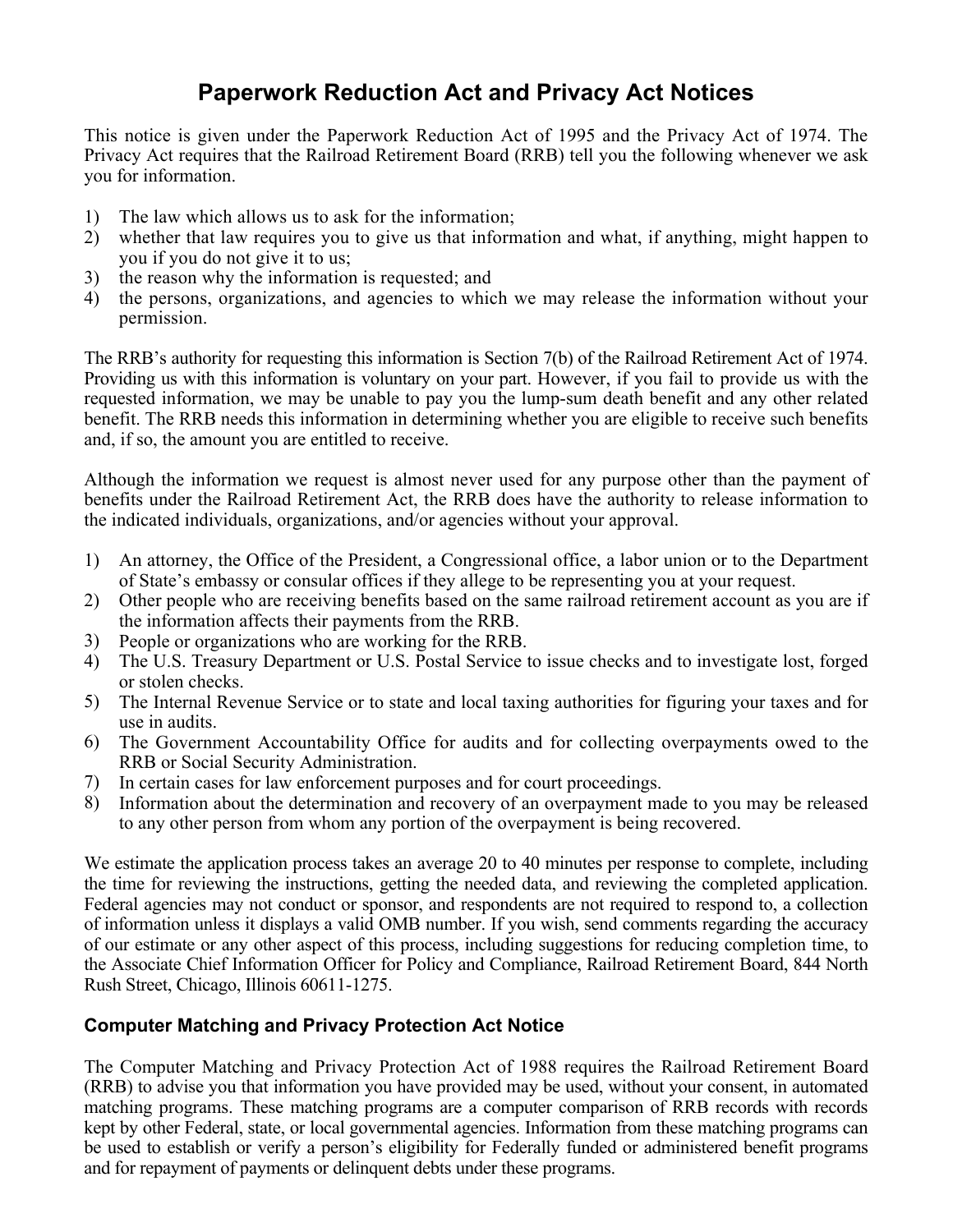# **INTRODUCTION**

From the information which you have provided to us and the information in our records, it appears that you may be entitled to the following benefit(s) (only the checked item(s) apply) :

- $\Box$  Lump-Sum Death Payment
- $\Box$  Residual Lump-Sum
- $\Box$  Annuities Unpaid At Death
- $\Box$  Railroad Tax Refund

The sections in the booklet explain:

- $\bullet$  The different types of benefits.
- The requirements that must be met before each payment can be made.

This booklet also contains information about:

- Applying for benefits.
- What you can expect after you file your application.

In this booklet the word "employee" is used to describe the person who worked for the railroad. The word "applicant" is used to describe the person who is filing a claim to receive a payment based on the employee's work and earnings.

Every application for benefits must also include documentary evidence or proof to support the claim. **Part V** of this booklet describes the acceptable types of evidence.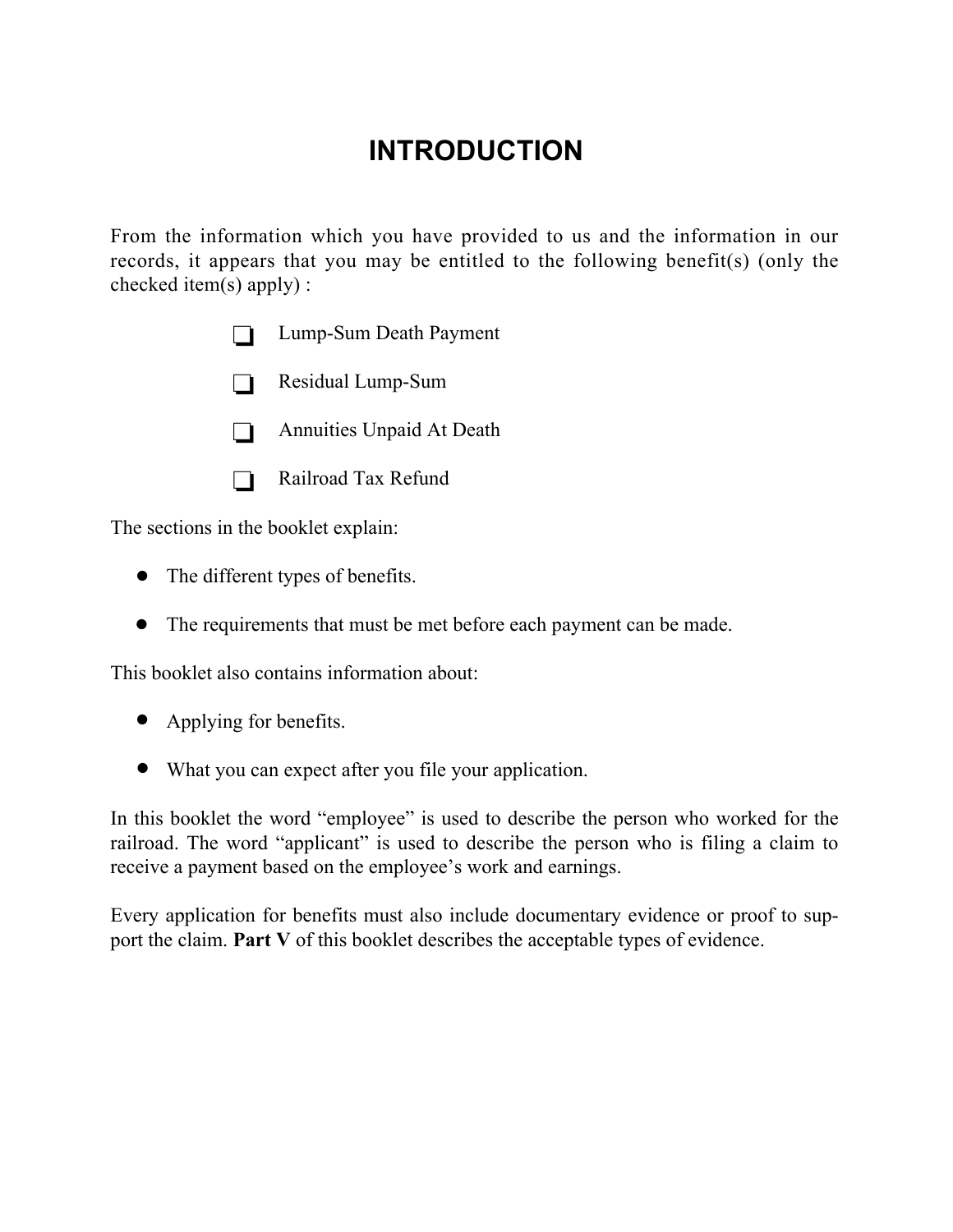| Part I - Lump-Sum Death Payment<br>Page     |                                                                          |  |
|---------------------------------------------|--------------------------------------------------------------------------|--|
| Section 1.                                  |                                                                          |  |
| Section 2.                                  |                                                                          |  |
| Section 3.                                  |                                                                          |  |
| Section 4.                                  |                                                                          |  |
| Section 5.                                  |                                                                          |  |
| Section 6.                                  | When the 1937 Act Lump-Sum Death Payment Can Be Paid Directly            |  |
|                                             |                                                                          |  |
| Section 7.                                  |                                                                          |  |
| Section 8.                                  |                                                                          |  |
|                                             | Part II - Residual Lump-Sum                                              |  |
| Section 9.                                  |                                                                          |  |
| Section 10.                                 |                                                                          |  |
| Section 11.                                 | Person Eligible for Monthly Benefits May Receive a Residual              |  |
|                                             |                                                                          |  |
|                                             |                                                                          |  |
|                                             | Part III - Annuities Unpaid At Death                                     |  |
|                                             |                                                                          |  |
| Section 13.                                 |                                                                          |  |
| Section 14.                                 |                                                                          |  |
| Part IV - Railroad Tax Refund               |                                                                          |  |
| Section 15.                                 |                                                                          |  |
| Section 16.                                 |                                                                          |  |
| Section 17.                                 |                                                                          |  |
| Section 18.                                 |                                                                          |  |
|                                             | Part V - Furnishing Proof To Support Your Application                    |  |
| Section 19.                                 |                                                                          |  |
| Section 20.                                 |                                                                          |  |
| Section 21.                                 |                                                                          |  |
| Section 22.                                 |                                                                          |  |
| Section 23.                                 |                                                                          |  |
| Section 24.                                 |                                                                          |  |
| Section 25.                                 |                                                                          |  |
|                                             |                                                                          |  |
| Part VI - After You Apply For Your Benefits |                                                                          |  |
| Section 26.                                 | Notice of Railroad Retirement Board's Decision About Your Application  9 |  |
| Section 27.                                 |                                                                          |  |
|                                             | Part VII - Additional Forms You May Need                                 |  |
| Section 28.                                 |                                                                          |  |
| Section 29.                                 | Form G-126, Election to Receive a Residual Payment Instead               |  |
|                                             | of Future Monthly Insurance Benefits Based on Service Under              |  |
|                                             |                                                                          |  |
| Section 30.                                 | Form G-131, Authorization of Payment and Release of all Claims           |  |
|                                             |                                                                          |  |
|                                             |                                                                          |  |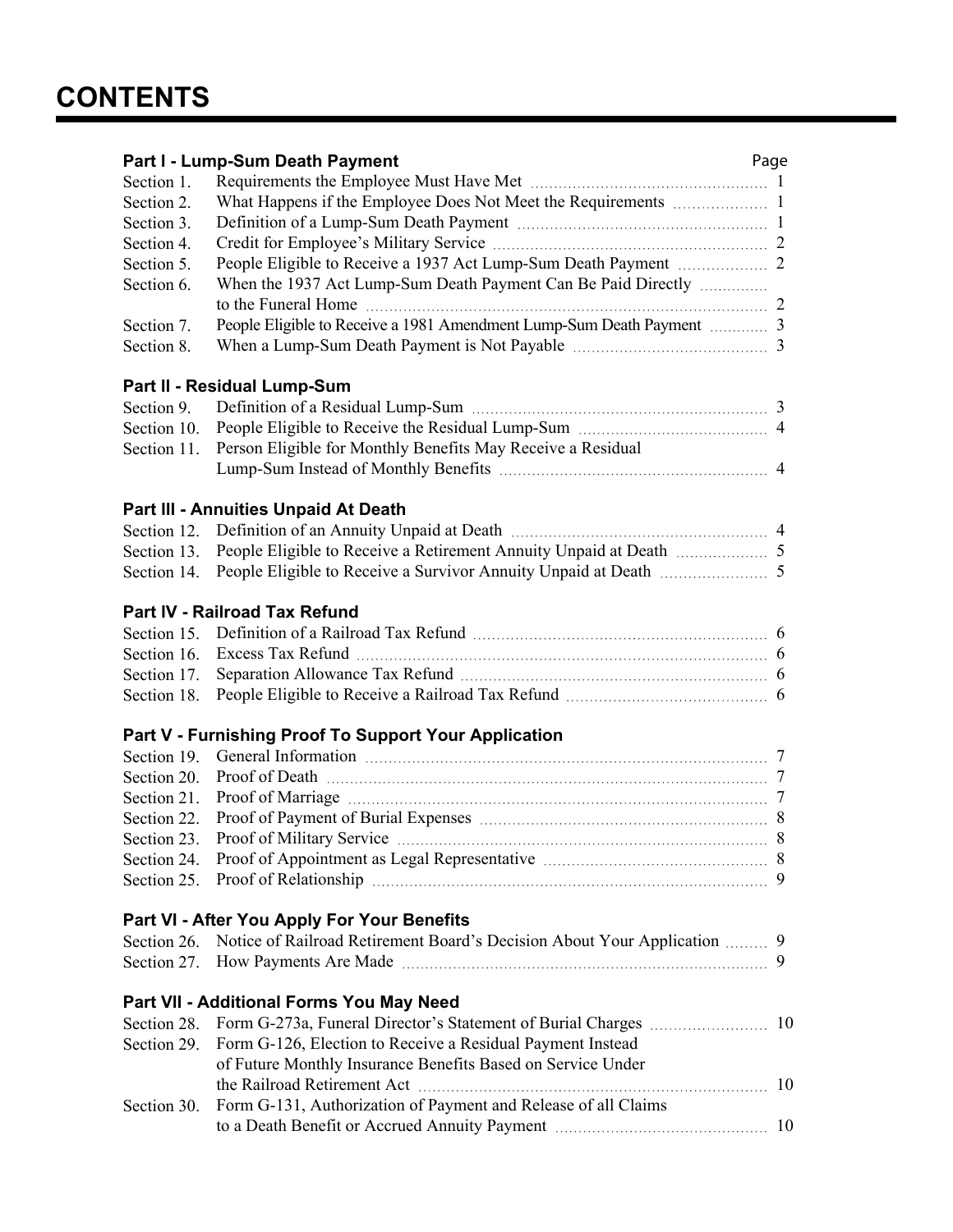## **Part l Lump-Sum Death Payment**

If the introduction to this booklet indicated that you may be entitled to a lump-sum death payment, please read this part of the booklet thoroughly. It will provide information which will help you understand what a lump-sum death payment is and when one can be paid.

#### **Section 1 – Requirements the Employee Must Have Met**

 The Railroad Retirement Board (RRB) can pay a lump-sum death payment only if the employee:

- was employed in the railroad industry for at least 120 months or at least 60 months after 1995; and
- $\bullet$  had a current connection with the railroad industry; that is, there was no regular employment outside of the railroad industry between the time when the employee left the railroad industry and the time of retirement (or death if the employee never retired).
	- If the employee was alive on October 1, 1981, we will consider that there is a current connection with the railroad industry, if the employee:
		- $\bullet$  stopped working in the railroad industry **involuntarily and without cause**  on or after October 1, 1975; and
		- $\bullet$  had at least 25 years of service; and
		- $\bullet$  did not decline an offer to return to work in the same class or craft as his or her last railroad service.

#### **Section 2 – What Happens if the Employee Does Not Meet the Requirements**

 described in Section 1, the RRB cannot pay you If the employee does not meet the requirements

a lump-sum death payment. However, the Social Security Administration (SSA) may be able to pay you if you are the widow(er) who was living in the same household as the employee. This application will be transferred to that agency.

A lump-sum death payment can be paid by either the RRB or SSA but not by both, even though the employee may have received payment from both agencies.

#### **Section 3 – Definition of a Lump-Sum Death Payment**

 benefits in the month of the employee's death. A lump-sum death payment is **not** taxable for A lump-sum death payment is meant to help defray the costs of the employee's burial expenses. It can only be paid to a widow(er) who was living with the employee when he or she died or to the person who paid all or part of the employee's burial expenses. The lump-sum death payment cannot be paid if anyone is eligible for monthly survivor Federal income tax purposes.

There are two different types of lump-sum death payments.

- A 1937 Act lump-sum death payment is payable if the employee was employed for at least 120 months in the railroad industry prior to January 1, 1975. This benefit is based on the employee's earnings, and ranges between \$180.00 and \$1400.00. Refer to Section 5 for additional information.
- to \$255.00. Refer to Section 7 for additional • A 1981 Amendment lump-sum death payment is payable if the employee did not have 120 months of service in the railroad industry before January 1, 1975. This benefit is limited information.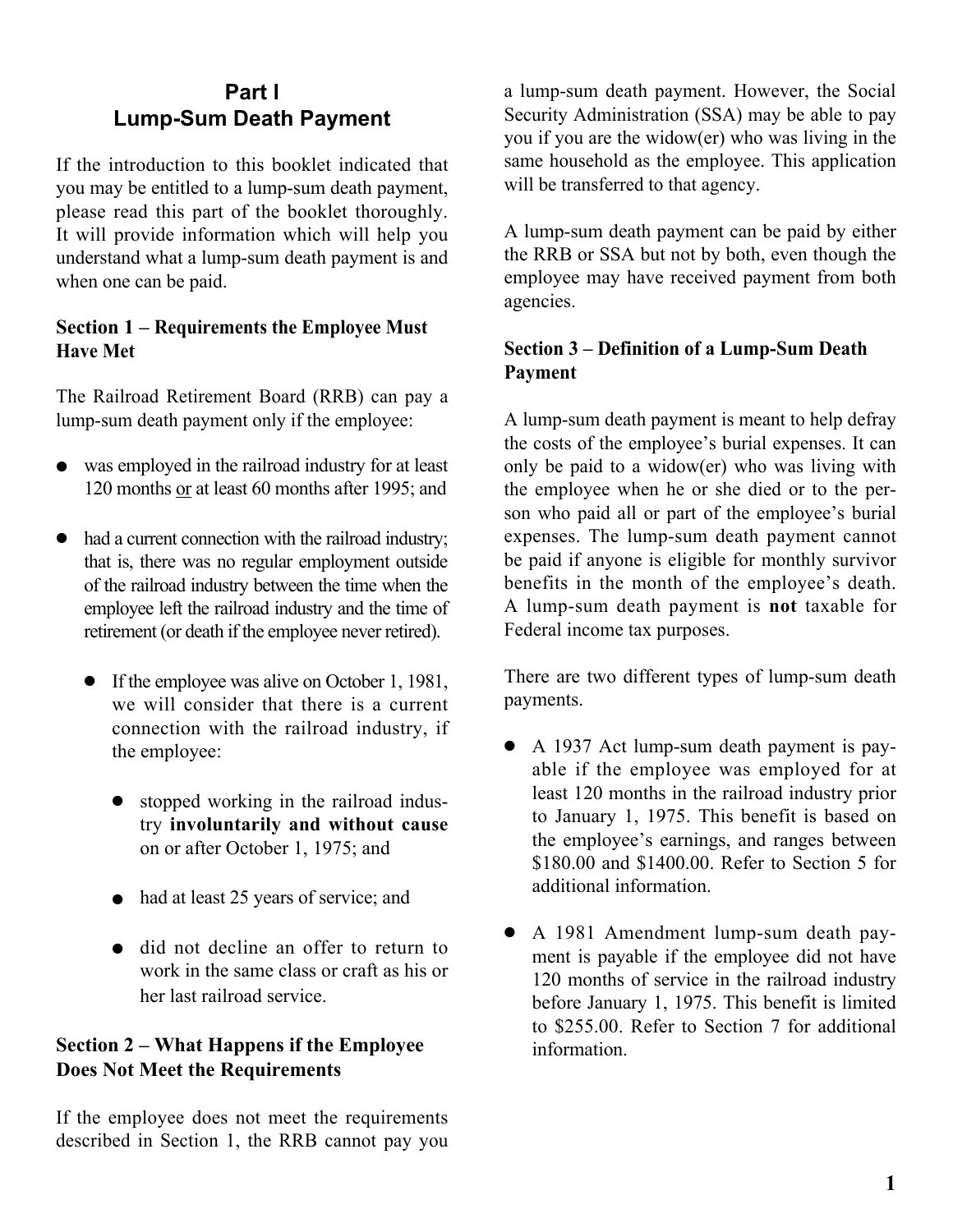#### **Section 4 – Credit for Employee's Military Service**

If the employee was never in the military service, go on to the next section.

 the amount of the lump-sum death payment If the employee served in active duty in the United States Armed Forces, the RRB may be able to use that military service to increase or residual lump-sum payment. Proof of military service must be submitted if it has not already been submitted by the employee. Refer to Section 23 for information on acceptable proof of military service.

#### **Section 5 – People Eligible to Receive a 1937 Act Lump-Sum Death Payment**

*If the employee was survived by a widow(er) who was living with the employee,* the entire lump-sum death payment is paid to the widow(er).

*If no widow(er) qualifies and all of the employee's funeral expenses have not been paid, the lump-sum death payment is paid to the funeral home.* If the unpaid funeral home expenses are greater than the lump-sum death payment, the entire lump-sum death payment is paid to the funeral home.

If the unpaid funeral expenses are less than the lump-sum death payment, only the amount of the lump-sum death payment equal to the unpaid expenses will be paid to the funeral home.

 *If there are no unpaid funeral home expenses, or if the unpaid expenses were less than the total lump-sum death payment,* the remaining amount of the lump-sum death payment can be paid to the person(s) whose money was used to pay any portion of the burial expenses. A "person" can include:

- an individual;
- a partnership;
- a trust;
- a corporation;
- a government unit; and
- $\bullet$  the estate of the employee.

 first to the person who paid the funeral home If more than one person pays the burial expenses, the lump-sum death payment will be paid expenses. If any of the lump-sum death payment remains, the remaining portion will be paid in the following priority:

- The person who paid the grave opening and closing expenses.
- The person who paid for the burial plot.
- The person who paid any remaining burial expenses.

If more than one person pays the same type of expense, a share of the lump-sum death payment will be paid to each person who paid the expenses. The shares will be proportional to the amount of the expenses paid by each person. Under no circumstances will any person receive a lumpsum death payment which is greater than the amount which was paid by that person.

#### **Section 6 – When the 1937 Act Lump-Sum Death Payment Can Be Paid Directly to the Funeral Home**

There are two situations in which the lump-sum death payment can be paid to the funeral home:

 $\bullet$  The person who assumes responsibility for the unpaid funeral home expenses can apply for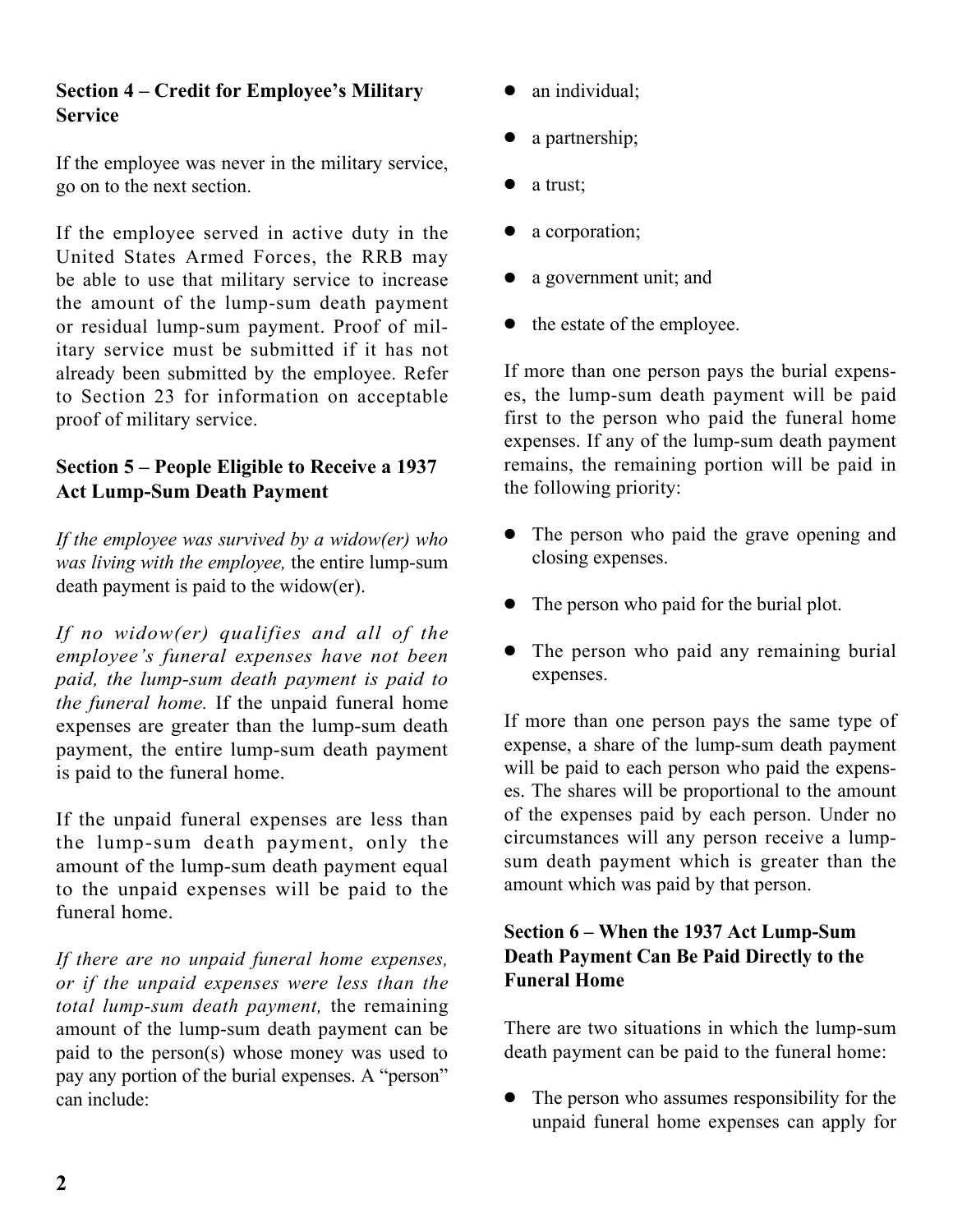the lump-sum death payment and instruct the RRB to make payment to the funeral home.

• A representative from the funeral home can apply for the lump-sum death payment directly. However, the application filed by the representative on behalf of a funeral home must be filed at least 90 days after the day the employee died and no one has assumed responsibility for the expenses.

 Form G-273a, *Funeral Director's Statement Of*  In either case, the funeral home must complete *Burial Charges* (see Section 28 for information on Form G-273a).

#### **Section 7 – People Eligible to Receive a 1981 Amendment Lump-Sum Death Payment**

A "1981 Amendment" lump-sum death payment is payable only to the widow(er) who was living in the same household with the employee at the time of the employee's death.

#### **Section 8 – When a Lump-Sum Death Payment is Not Payable**

The "1937 Act" or "1981 Amendment" lump-sum death payment cannot be paid if there is any survivor of the employee who is eligible for a railroad retirement annuity in the month the employee died.

In addition, a lump-sum death payment can only be paid if an application is filed by the second anniversary of the employee's death. If no application for the lump-sum death payment or a monthly benefit is received by that date, the lump-sum death payment cannot be paid.

# **Part ll Residual Lump-Sum**

If the introduction to this booklet indicated that you may be entitled to a residual lump-sum,

please read this part of the booklet thoroughly. It will provide information which you will need to understand the residual lump-sum.

#### **Section 9 – Definition of a Residual Lump-Sum**

 road employees and their survivors are guaran-The residual lump-sum is the means by which railteed to receive at least as much in benefits as the employee paid in railroad retirement taxes for the years 1937 through 1974. A residual lump-sum is **not** taxable for Federal income tax purposes.

The amount of the residual lump-sum equals the amount of the railroad retirement taxes paid by the employee prior to 1975 plus an allowance for interest.

The gross residual amount is reduced by:

- <sup>l</sup> the amount of all retirement benefits which the employee received based on his or her railroad work; and
- $\bullet$  the total amount of any survivor benefits based on the employee's account which were paid by either the RRB or the Social Security Administration.

In most cases, there is no residual lump-sum payable because the total amount of benefits paid is more than the gross residual amount.

 receive the residual lump-sum instead of future In addition, even if a residual lump-sum exists, it cannot be paid if any railroad retirement or social security benefits are currently being paid based on the employee's account, or if benefits can be paid in the future. There is one exception. A widow(er) or parent who is not currently entitled can elect to payments. See Section 11 for more details.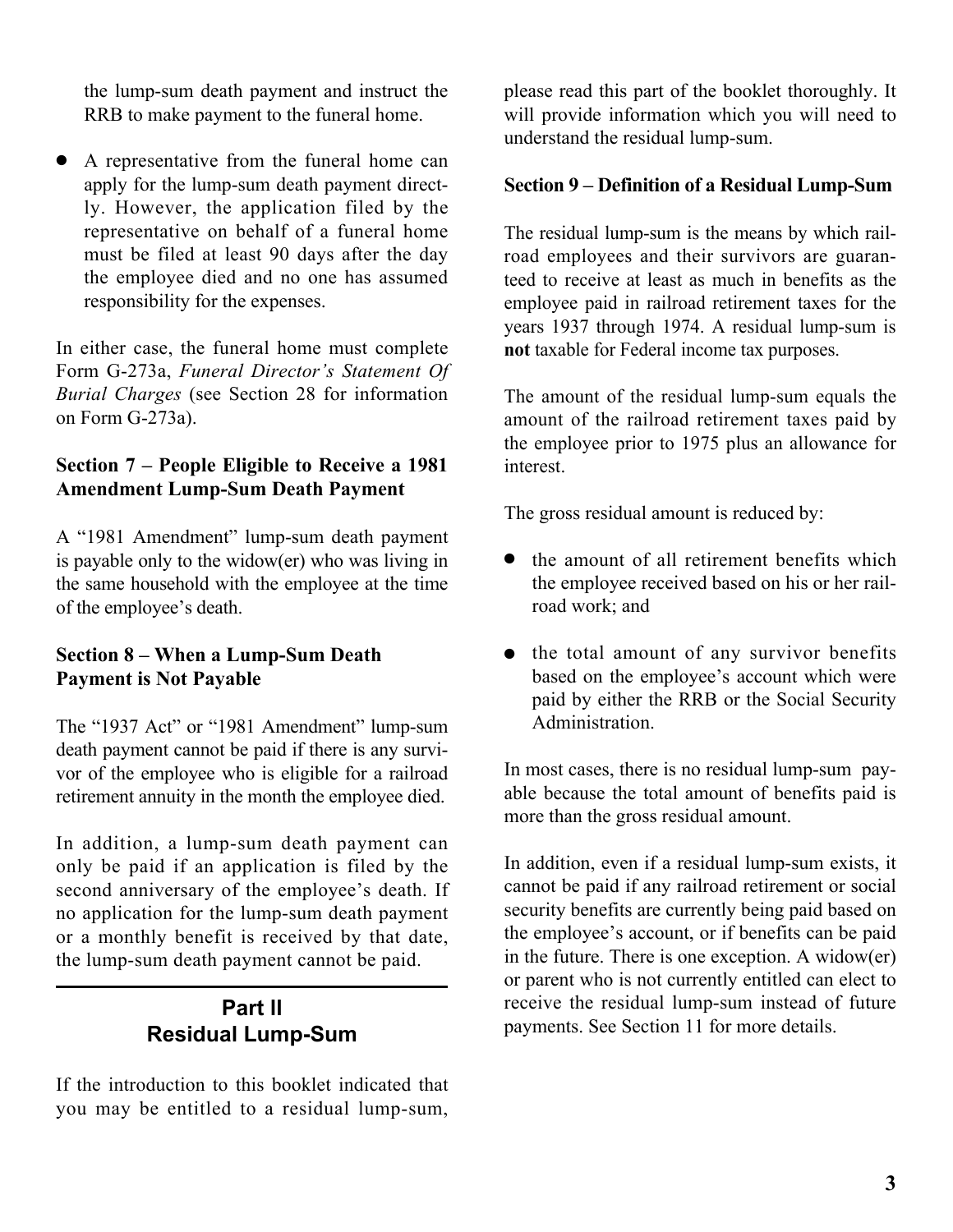#### **Section 10 – People Eligible to Receive the Residual Lump-Sum**

A residual lump-sum is paid according to the following priorities:

- 1 A beneficiary designated by the employee on a form or statement on file with the RRB. If there is no designated beneficiary, the residual lump-sum can be paid to:
- 2 the employee's widow(er) if the employee and widow(er) were living together when the employee died. If there is no widow(er) who meets this qualification, the residual lumpsum can be paid to:
- 3 the children of the employee. If no children survive the employee, the residual lump-sum can be paid to:
- 4 the parents of the employee. If no parents survive the employee, the residual lump-sum can be paid to:
- 5 the brothers and sisters of the employee. Finally, if there are no brothers and sisters who survive the employee, the residual lump-sum can be paid to:
- 6 the employee's estate.

If there is more than one person in the category of people to whom the residual lump-sum is being paid, the residual lump-sum will be split equally among all qualified people in that category.

#### **Section 11 – Person Eligible for Monthly Benefits May Receive a Residual Lump-Sum Instead of Monthly Benefits**

If there are no survivor benefits currently being paid by either the RRB or the Social Security Administration and the only benefits which will

 *Railroad Retirement Act*, to waive the benefits before the benefits become payable. See Section become payable in the future are benefits for a widow(er) or parent, the widow(er) or parent, if under age 60, can waive the right to ever receive monthly benefits based on the employee's railroad work in order to allow the residual lumpsum to be paid. Any eligible widow(er) or parent must complete a Form G-126, *Election to Receive a Residual Payment Instead of Future Monthly Insurance Benefits Based on Service Under the*  29 for more information on Form G-126.

# **Part lll Annuities Unpaid At Death**

If the introduction to this booklet indicated that you may be entitled to an annuity unpaid at death, please read this part of the booklet thoroughly. It will provide information which you will need to understand annuities unpaid at death.

#### **Section 12 – Definition of an Annuity Unpaid at Death**

 annuitant died. This includes any check which is taxable for Federal income tax purposes. For An annuity unpaid at death is any annuity payments which were due a railroad retirement annuitant and, for any reason, were not paid before the was returned to the RRB because the annuitant died before cashing it. An annuity unpaid at death further information concerning the taxability of an annuity unpaid at death, refer to the booklet TB-85, *Information About the Taxation of Railroad Annuities.* 

There are two types of unpaid annuities.

- $\bullet$  A retirement annuity unpaid at the death of the retirement annuitant; and
- a survivor annuity unpaid at the death of a survivor annuitant.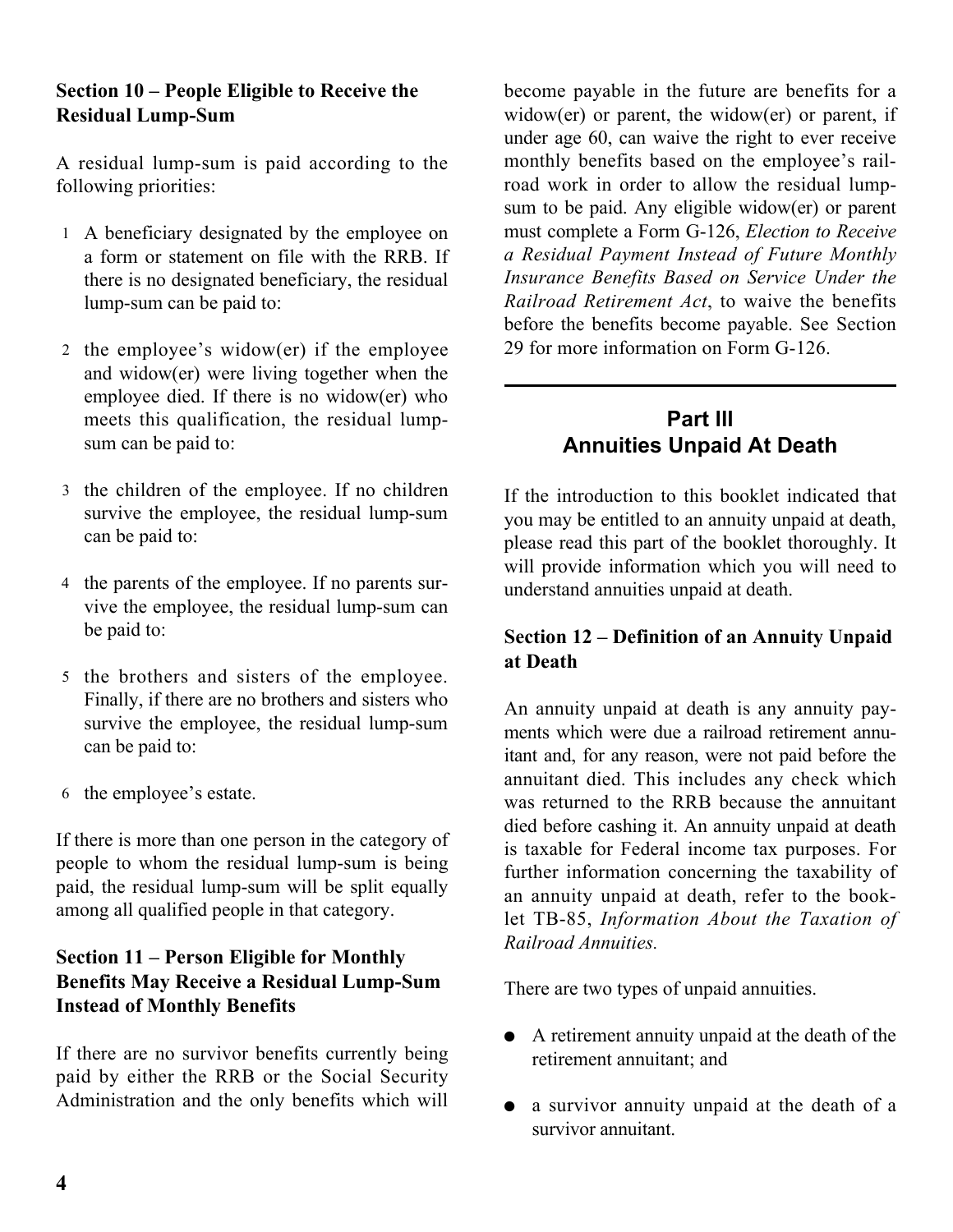The application for either type of unpaid annu-<br>5 the employee's parents. If no parents survive ity must be filed by the second anniversary of the annuitant's death to whom the annuity was originally payable.

#### **Section 13 – People Eligible to Receive a Retirement Annuity Unpaid at Death**

An unpaid retirement annuity is paid according to the following priorities:

- 1 A widow(er) if he or she was living with the annuitant at the time of death. If there is no qualified widow(er), the unpaid annuities can be paid to:
- 2 the person(s) who paid the **employee's** burial expenses. If more than one person paid the burial expenses, each person will receive a share of the unpaid annuities in proportion to the burial expenses which each person paid. However, no person will receive more than the actual amount of burial expenses that the person paid.

 Annuities unpaid at the employee's death cannot be paid to a funeral home. Therefore, unless there is a widow(er) entitled to receive the unpaid annuities, all burial expenses must be paid before the unpaid annuities can be paid.

If all the burial expenses have been paid, or if the amount of the unpaid annuities is greater than the amount of the unpaid burial expenses, the unpaid annuities (or whatever portion remains) can be paid to:

- 3 the employee's children. If no children survive the employee, the unpaid annuities can be paid to:
- 4 the employee's grandchildren. If no grandchildren survive the employee, the unpaid annuities can be paid to:
- the employee, the unpaid annuities can be paid to:
- 6 the brothers and sisters of the employee.

If there is more than one person in the category of people to whom the unpaid annuities are paid, the unpaid annuities will be split equally among all the qualified people in that category.

#### **Section 14 – People Eligible to Receive a Survivor Annuity Unpaid at Death**

An unpaid survivor annuity is paid only to the relatives of the employee according to the following priorities:

- 1 The widow(er) of the employee who was living with the employee at the time of death. If there is no qualified widow(er), the unpaid survivor annuity can be paid to:
- 2 the **employee's** children. A stepchild cannot qualify for payment. If no children survive the employee, the unpaid annuity can be paid to:
- 3 the **employee's** grandchildren. If no grandchildren survive the employee, the unpaid annuity can be paid to:
- vive the employee, the unpaid annuity can 4 the **employee's** parents. If no parents surbe paid to:
- 5 the brothers and sisters of the **employee.**

If there is more than one person in the category of people to whom the unpaid survivor annuities are being paid, the unpaid survivor annuities will be split equally among all the qualified people in that category.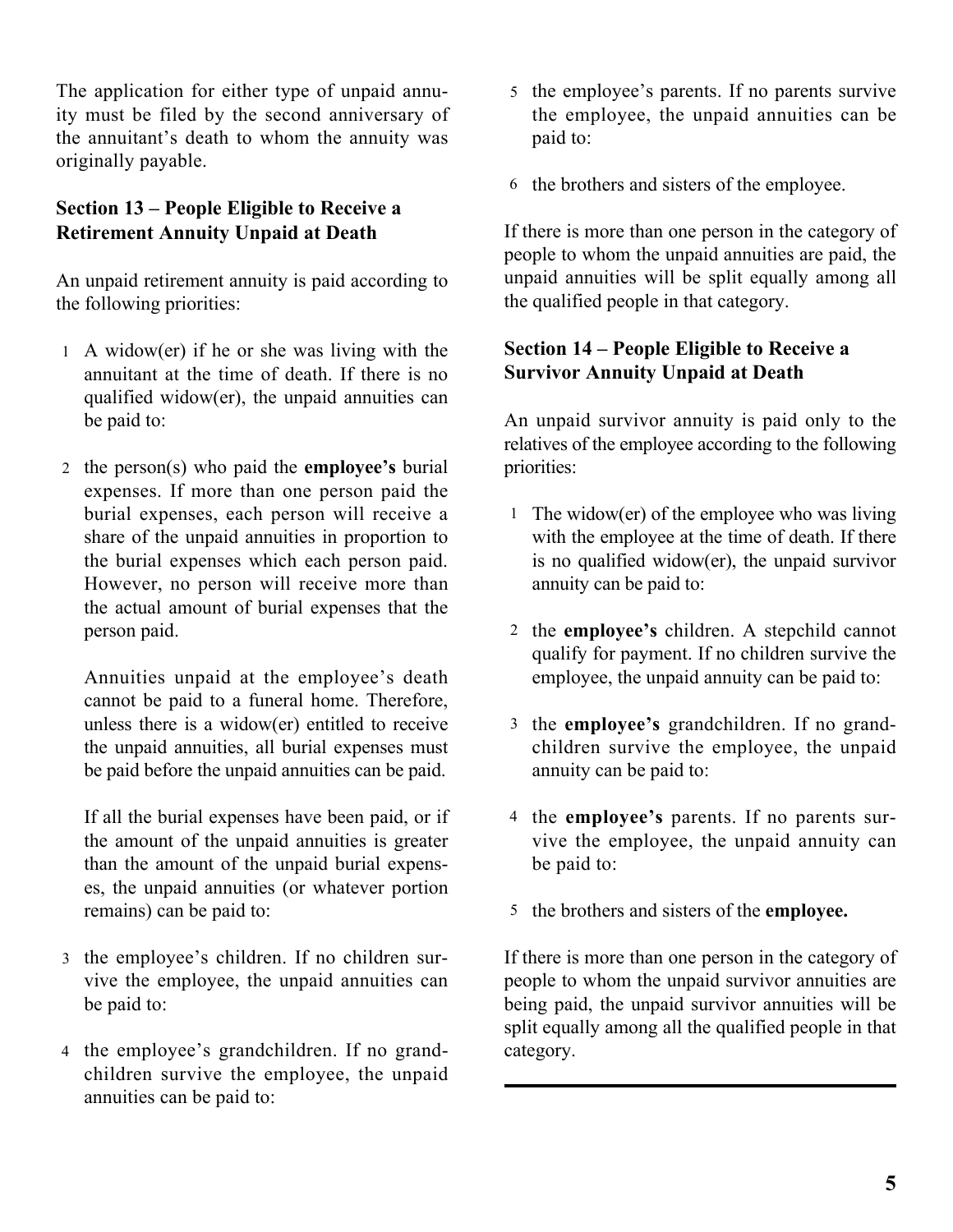# **Part lV Railroad Tax Refund**

 It will help you understand what a railroad tax If the introduction to this booklet indicated that you may be entitled to a railroad tax refund, please read this part of the booklet thoroughly. refund is and when one can be paid.

#### **Section 15 – Definition of a Railroad Tax Refund**

 to the employee's survivors. An application for anniversary of the employee's death. The two If the railroad taxes the RRB receives are greater than the amount which will affect the annuity amount, the employee can receive a refund of the additional railroad taxes. Generally, the additional railroad taxes will be paid when the employee begins receiving a railroad retirement benefit. If the employee dies before receiving a refund, the additional railroad taxes are payable a railroad tax refund must be filed by the second types of railroad tax refunds, excess and separation allowance, are described in the following sections.

#### **Section 16 – Excess Tax Refund**

 were deducted from the employee's earnings in If the employee had railroad employment and employment covered by the Social Security Act in the same year, both railroad retirement and social security taxes may have been deducted from the employee's earnings. Excess taxes that the years between 1950 and 1974 can be refunded by the RRB. Excess taxes that were deducted for years after 1974 must be refunded by the Internal Revenue Service.

#### **Section 17 – Separation Allowance Tax Refund**

If the employee received a separation allowance or severance payment after 1984, it is possible the payment will not produce additional service credits. If additional service is not credited, the Tier 2 payroll taxes that were withheld from the payment may be refunded.

#### **Section 18 – People Eligible to Receive a Railroad Tax Refund**

The railroad tax refund is paid to an employee's survivors according to the following priorities:

- 1 The widow(er) of the employee who was living with the employee at the time of the employee's death. If there is no qualified widow(er), the unpaid railroad tax refund can be paid to:
- 2 the **employee's** children. If no children survive the employee, the unpaid railroad tax refund can be paid to:
- 3 the **employee's** grandchildren. If no grandchildren survive the employee, the unpaid railroad tax refund can be paid to:
- 4 the **employee's** parents. If no parents survive the employee, the unpaid railroad tax refund can be paid to:
- 5 the **employee's** brothers and sisters. If no brothers and sisters survive the employee, the unpaid railroad tax refund can be paid to:

6 the **employee's** estate.

If there is more than one person in the category of people to whom the unpaid railroad tax refund is being paid, the unpaid railroad tax refund will be split equally among all the qualified people in that category.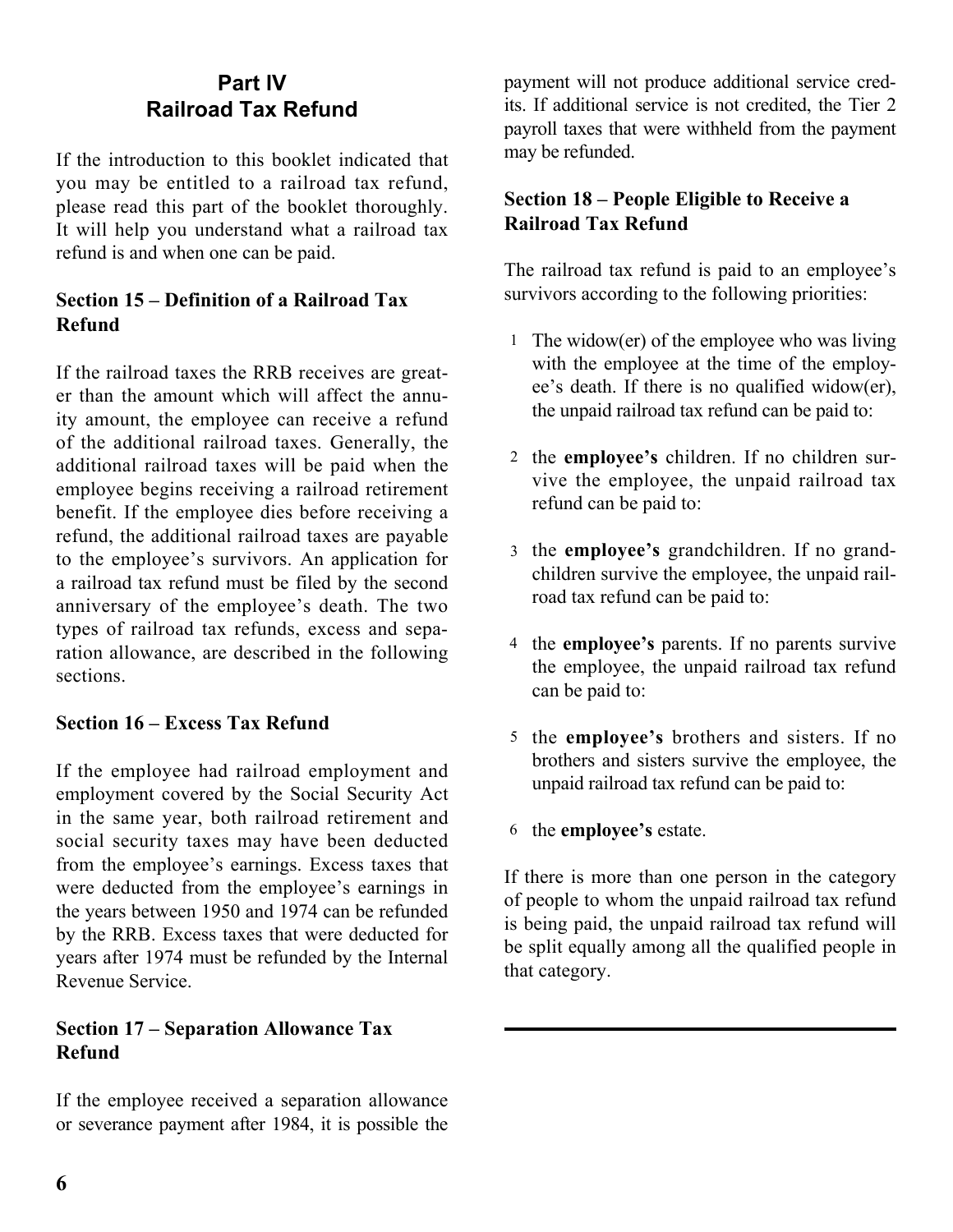# **Part V Furnishing Proof To Support Your Application**

Every application for railroad retirement benefits must be accompanied by documentary evidence that supports the claim for benefits. The sections in this part discuss the types of acceptable evidence. If you are unable to secure the necessary information, please contact the nearest field office of the Railroad Retirement Board (RRB). The people there will be glad to assist you.

#### **Section 19 – General Information**

Evidence submitted in support of an applicant's claim should be:

- an original document; or
- $\bullet$  a copy of a public record certified by the custodian of the record; or
- a photocopy or transcript of either of the above.

Facsimiled copies or documents which have been altered in any way do not qualify as original or certified copies. Therefore, they cannot be used as evidence.

#### **Section 20 – Proof of Death**

Proof of death is required with all claims for benefits.

If the death occurred inside the United States, the best proof of death includes:

- A certified copy of the death certificate. This can be secured from the Bureau of Vital Statistics or Department of Health for the city, county, or state in which the death occurred.
- A signed statement of death by the funeral director on RRB Form G-273a or SSA's Forms SSA-721 or SSA-2872.
- **NOTE**: This is not an acceptable proof of death if the applicant is a funeral director or a representative of a funeral home.
- A copy of the coroner's report of death.
- The verdict of the coroner's jury of the state or community where death occurred.

 A certified photocopy of any of the documents described above is acceptable. If you are unable to obtain any of these documents, contact the nearest field office of the RRB. The people there will be glad to assist you.

If the death occurred outside the United States, the proof of death can include:

- this report from the United States consulate or <sup>l</sup> A report of death by a United States consul, or other agent of the State Department, bearing the signature and official seal. You can secure embassy.
- $\bullet$  A certified copy of the public record of death.
- A signed statement of death by a funeral director.

#### **Section 21 – Proof of Marriage**

The best proof of a ceremonial marriage is the original marriage certificate. If you cannot locate your original certificate, the following proofs are acceptable:

 $\bullet$  A copy of a public record of the marriage certified by the custodian of the record. This record can be secured by contacting the Clerk of the Court in the city or county where the marriage license was obtained, or the Bureau of Vital Statistics of the state in which you were married.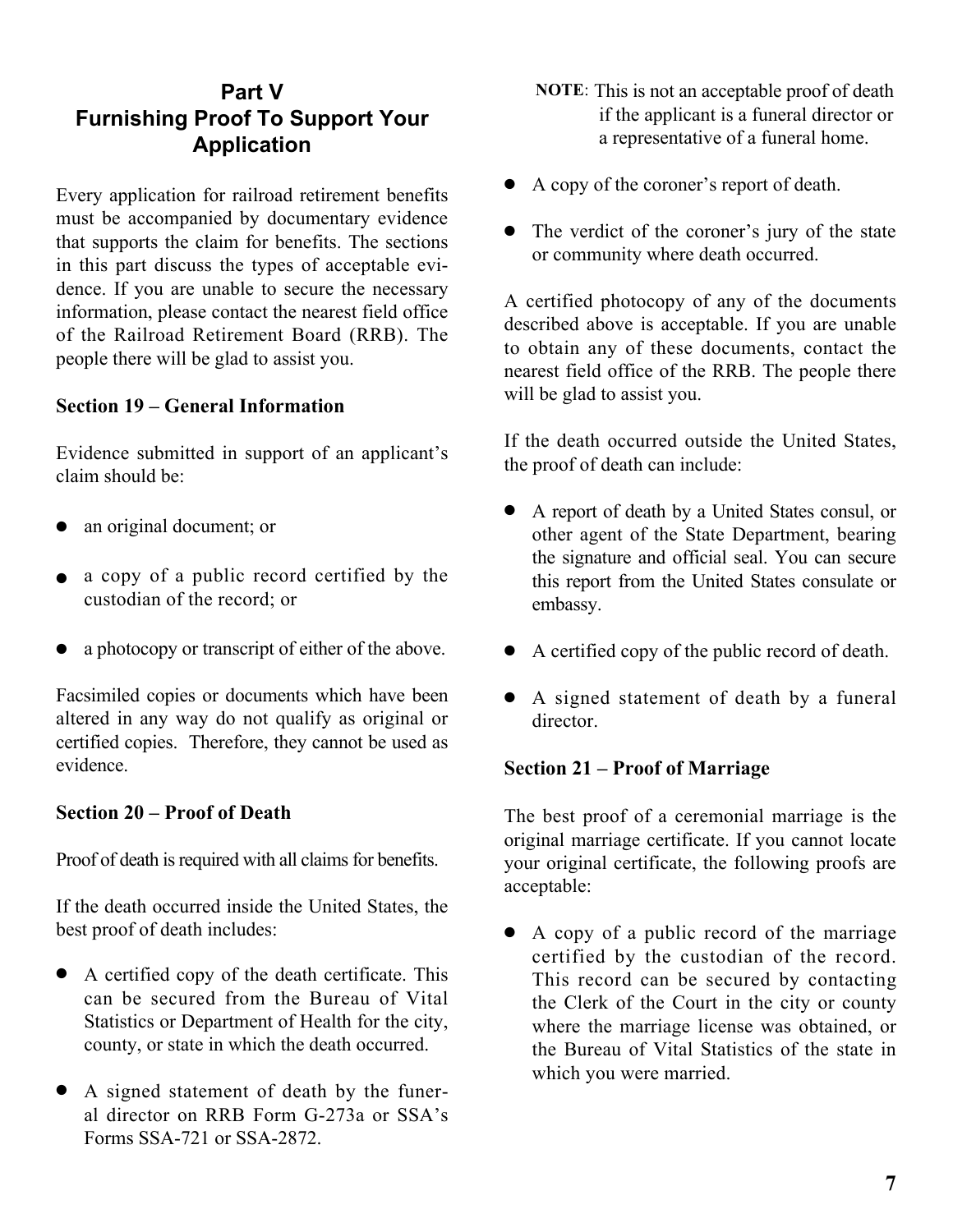- A copy of a religious record of the marriage certified by the custodian of the record. This record can be secured by contacting the church where the marriage took place or the clergy who performed the service.
	- **NOTE:** A marriage license is **NOT** an accept able proof of marriage. If no marriage ceremony took place, contact your local field office.

#### **Section 22 – Proof of Payment of Burial Expenses**

 sons furnishing goods and services. The receipt To prove the payment of all or any part of the burial expenses, you must either submit RRB Form G-273a or an itemized, receipted statement or bill from the funeral director and other permust identify the deceased person, be signed by the funeral director or other person to whom payment was made, and give all of the following information:

- Total amount of all burial expenses.
- Name of each person who paid the burial expenses.
- Amount and date of each payment.
- Amount of unpaid burial expenses.

If more than one funeral home is involved, proof of payment of burial expenses must be furnished by each one.

 **NOTE:** If there are unpaid burial expenses, RRB Form G-273a must be submitted.

#### **Section 23 – Proof of Military Service**

Proof of military service may be a certificate of discharge or any official military record that shows the dates of service. If you cannot locate the military service record, contact your local field office for help.

Creditable military service can be counted as if it were railroad service if the following conditions are met:

- The employee performed creditable railroad service in the same or preceding year in which the military service began.
- The military service was involuntary.

 Contact your local field office if this situation Voluntary service is only creditable when such service was entered during a war period. Special rules may apply if the military service was from June 15, 1948, through December 15, 1950. applies.

If the military service cannot be counted as railroad service, it still might be countable as wage credits. The RRB will determine the most advantageous way to count it.

#### **Section 24 – Proof of Appointment as Legal Representative**

Evidence of appointment as legal representative is required of anyone filing an application for benefits on behalf of the employee's estate. A legal representative can be the guardian, trustee, committee or conservator of an individual, or the administrator or executor of an estate.

Proof of Court Appointment includes:

- a certified copy of letters of appointment; or
- a "short" certificate; or
- a certified copy of the order of appointment; or
- $\bullet$  any official document issued by the clerk or other proper official of the appointing court.

The document submitted must bear the court seal or the signature of the court clerk. If the court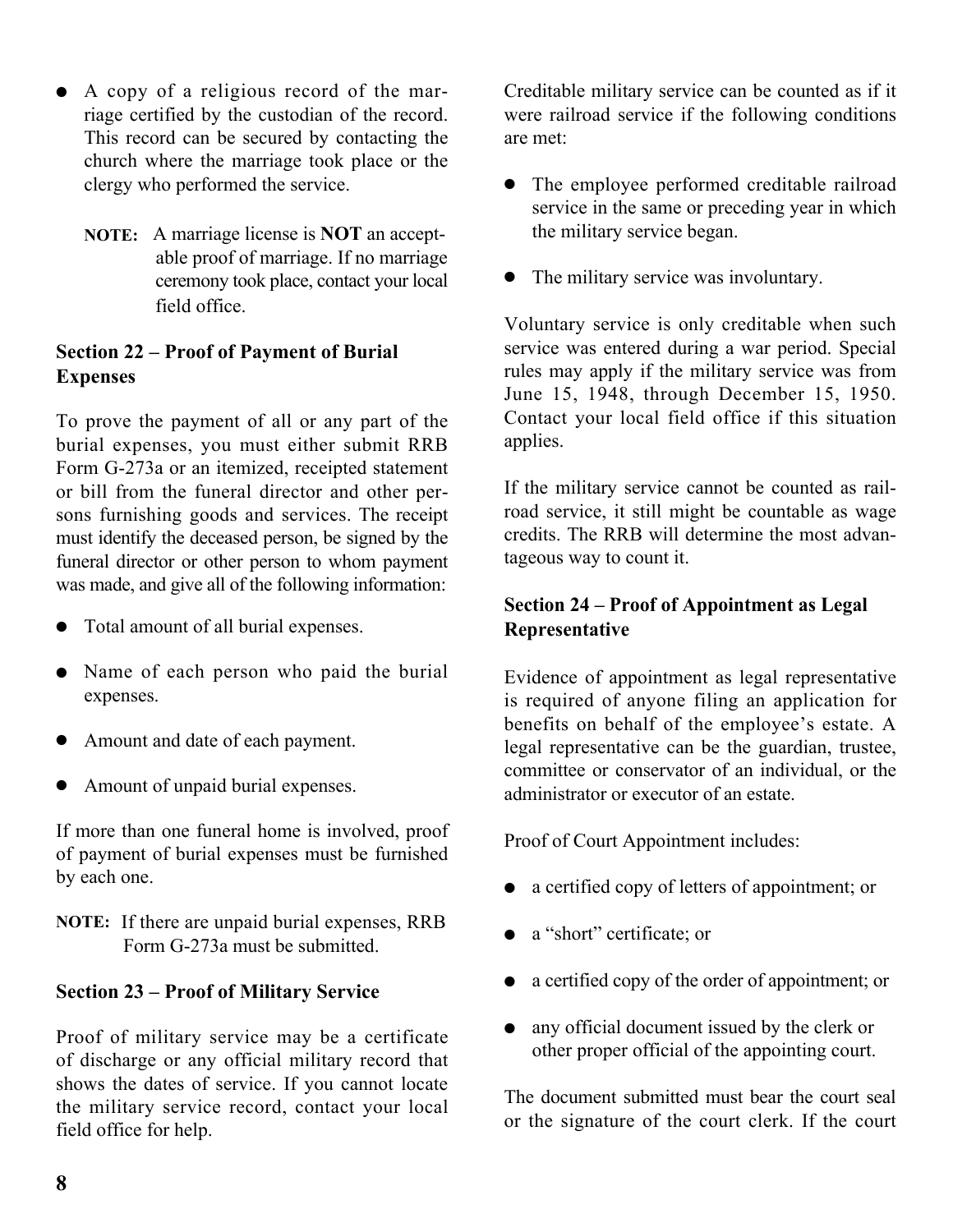papers of appointment were made more than one year before the application is filed, the certification must show that they are still in full force and effect.

#### **Section 25 – Proof of Relationship**

 brother, sister, or grandchild of the former rail- road employee. The best proof of relationship Proof of relationship must be given by each person applying for benefits as the child, parent, is a certified copy of the civil or religious birth record of the person filing for benefits showing the parents' names.

When the relationship involves a legally adopted child or the parent of a legally adopted child, the best proof is a certified copy of the decree or order of adoption.

It may be necessary to submit more than one document to prove the relationship to the employee. The following situations are examples of when this may occur.

- $\bullet$  A stepchild must show he or she is the child of the person married to the employee.
- A grandchild must show who his or her parents are and prove that his or her parent is related to the employee.
- A brother or sister of the employee must furnish his or her birth record and the employee's showing that they both have the same parents.
- A stepparent must show that the person he or she is married to is the employee's parent.

# **Part VI After You Apply For Your Benefits**

#### **Section 26 – Notice of Railroad Retirement Board's Decision About Your Application**

Using the information on your application and proofs, the RRB will decide if you can be paid.

If you cannot be paid, the RRB will send you a letter which explains:

- why you cannot be paid; and
- $\bullet$  what you can do if you disagree with the reason you cannot be paid.

If you can be paid, you will receive:

- a letter which shows the amount of your payment and other information about your entitlement; and
- a payment.

Sometimes the RRB will not be able to make a decision on your application without some additional information. If so, you will be contacted by a representative of the RRB. You will be asked to send us the additional forms, proofs, or statements that are needed.

Unless you receive a request for additional information, the RRB will notify you of the decision on your application in about 65 days. If you do not hear from us by the end of the 65 days, please contact us so we can determine what is causing the delay.

#### **Section 27 – How Payments Are Made**

In most cases, RRB payments are deposited directly into the applicant's checking or savings account at their financial institution. Therefore, when applying for a benefit, bring the following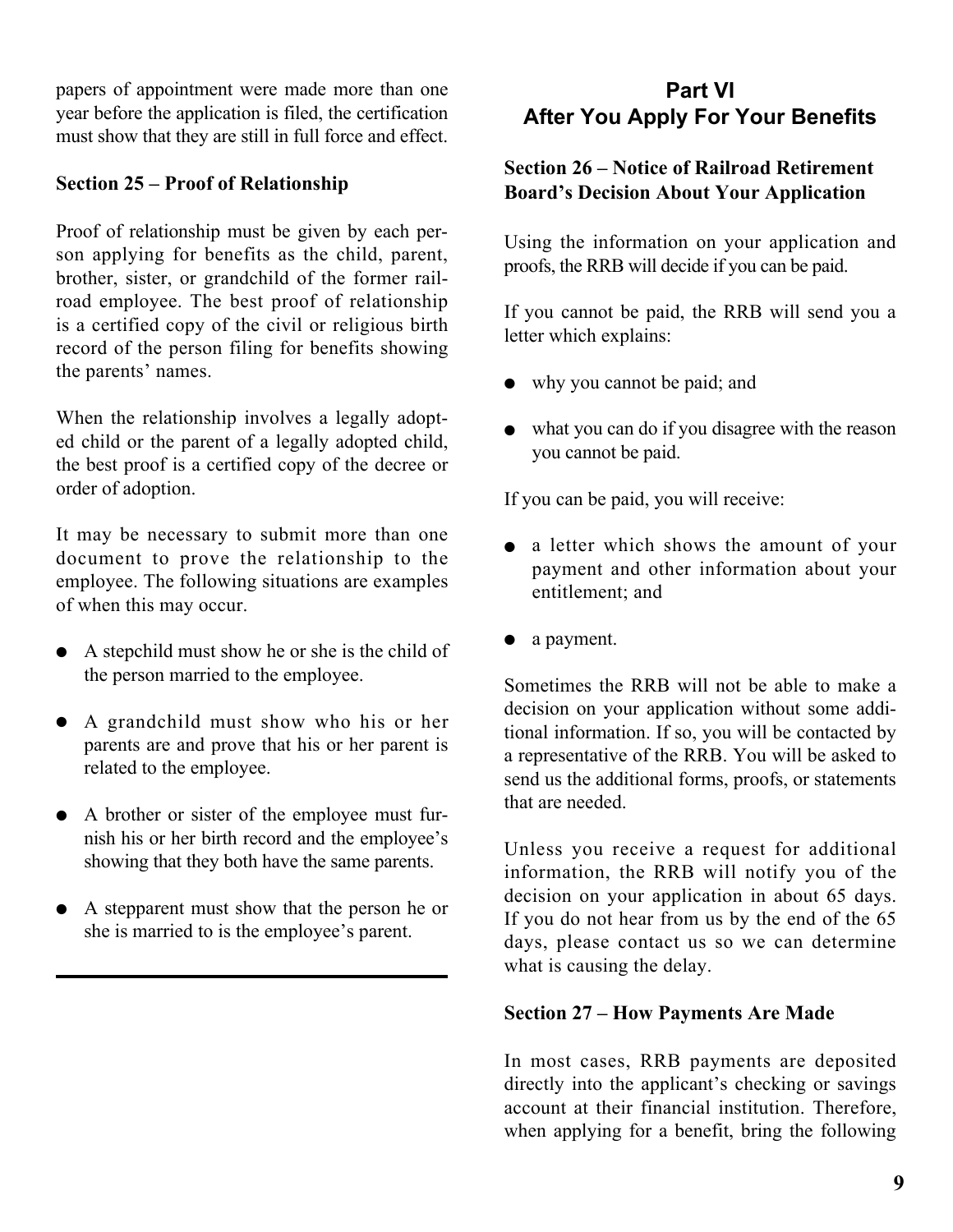information: your check book or a voided check; your bank statement; or the name, location, and telephone number of your financial institution. This will allow the field office contact representative to properly route your payment.

# **Part VlI Additional Forms You May Need**

There are three forms which are sometimes needed in addition to the application. If, after reading the following sections, you think you need one of these forms and you did not receive the form with this booklet, please contact the nearest field office of the RRB.

#### **Section 28 – Form G-273a, Funeral Director's Statement of Burial Charges**

If you are applying for the lump-sum death payment as the representative of a funeral home, or if there are unpaid funeral home expenses and you are applying to authorize the RRB to pay the funeral home, you must submit a Form G-273a. The Form G-273a must be completed and signed by the funeral home director. If more than one funeral home was involved in the employee's burial, and each funeral home is keeping a separate bill, a Form G-273a must be secured from each funeral home.

 sum death payment or unpaid employee annuity The Form G-273a can be used in any lumpcase instead of other proof of payment of burial expenses. However, it is required when there are unpaid funeral home expenses.

#### **Section 29 – Form G-126, Election to Receive a Residual Payment Instead of Future Monthly Insurance Benefits Based on Service Under the Railroad Retirement Act**

 al lump-sum, you must complete Form G-126. If you are the employee's widow(er) or parent and you are not currently qualified to receive a monthly survivor annuity but will become qualified in the future, and you are applying for the residu-By completing Form G-126, you are telling the RRB that you will give up all rights to future payment (that is, **you will never receive a monthly survivor annuity based on the employee's railroad work**) in order to receive the residual lump-sum now.

#### **Section 30 – Form G-131, Authorization of Payment and Release of all Claims to a Death Benefit or Accrued Annuity Payment**

 of filing an application. Before filing this form, you If you are eligible to receive a lump-sum death benefit or an annuity unpaid at death and your share does not exceed \$500, you may complete Form G-131 instead will be notified of the approximate amount of your benefit.

 share of the benefit to another eligible person and By completing this form, you are authorizing your waiving your benefit. You are not required to waive your benefit or rights to which you may be entitled. If you desire not to waive your benefit, you should file an application with the Railroad Retirement Board.

Like an application, Form G-131 must be filed no later than the second anniversary of the employee's or annuitant's death.